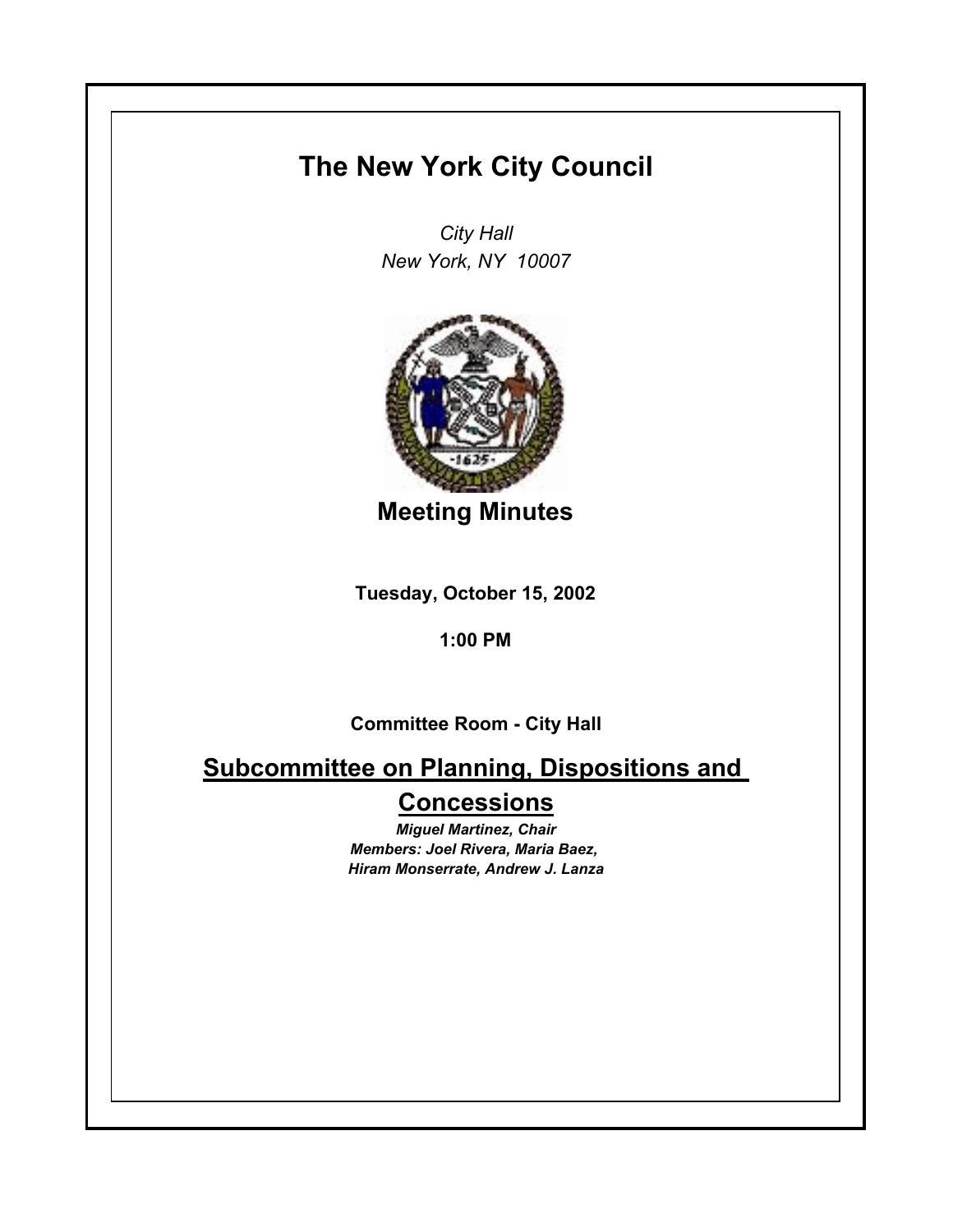| Roll Call                                                                                                                                                                                                                                                                                                                               |                                                                                                                                                                                                                                                                                                                                                                                                                                                        |                                                                                                                                                                                                                                                                                                                                                                                                                                                                                                                                          |  |  |
|-----------------------------------------------------------------------------------------------------------------------------------------------------------------------------------------------------------------------------------------------------------------------------------------------------------------------------------------|--------------------------------------------------------------------------------------------------------------------------------------------------------------------------------------------------------------------------------------------------------------------------------------------------------------------------------------------------------------------------------------------------------------------------------------------------------|------------------------------------------------------------------------------------------------------------------------------------------------------------------------------------------------------------------------------------------------------------------------------------------------------------------------------------------------------------------------------------------------------------------------------------------------------------------------------------------------------------------------------------------|--|--|
|                                                                                                                                                                                                                                                                                                                                         |                                                                                                                                                                                                                                                                                                                                                                                                                                                        | Present: Martinez, Rivera, Monserrate and Lanza                                                                                                                                                                                                                                                                                                                                                                                                                                                                                          |  |  |
|                                                                                                                                                                                                                                                                                                                                         | Absent: Baez                                                                                                                                                                                                                                                                                                                                                                                                                                           |                                                                                                                                                                                                                                                                                                                                                                                                                                                                                                                                          |  |  |
|                                                                                                                                                                                                                                                                                                                                         |                                                                                                                                                                                                                                                                                                                                                                                                                                                        | Other Council Members Attending: Reed                                                                                                                                                                                                                                                                                                                                                                                                                                                                                                    |  |  |
| LU 0213-2002                                                                                                                                                                                                                                                                                                                            | Uniform land use review procedure application no. C 020591 HAM,<br>an Urban Development Action Area Designation and Project,<br>located at 225/241 East 118th Street, and the disposition of such<br>property, Borough of Manhattan, Council District no. 8. This matter<br>is subject to Council Review and action pursuant to Section 197-c<br>and Section 197-d of the New York City Charter and Article 16 of the<br><b>General Municipal Law.</b> |                                                                                                                                                                                                                                                                                                                                                                                                                                                                                                                                          |  |  |
|                                                                                                                                                                                                                                                                                                                                         | <b>Attachments:</b>                                                                                                                                                                                                                                                                                                                                                                                                                                    | Stated Meeting - Hearing Transcript                                                                                                                                                                                                                                                                                                                                                                                                                                                                                                      |  |  |
|                                                                                                                                                                                                                                                                                                                                         | Attachments:                                                                                                                                                                                                                                                                                                                                                                                                                                           | Stated Meeting - Hearing Transcript                                                                                                                                                                                                                                                                                                                                                                                                                                                                                                      |  |  |
|                                                                                                                                                                                                                                                                                                                                         | Affirmative: 4 -<br>Absent:<br>$1 -$                                                                                                                                                                                                                                                                                                                                                                                                                   | Martinez, Rivera, Monserrate and Lanza<br>Baez                                                                                                                                                                                                                                                                                                                                                                                                                                                                                           |  |  |
| LU 0284-2002<br>Uniform land use review procedure, application no. C 020631 HUK<br>pursuant to §197-c and §197-d of the Charter of the City of New<br>York and §505 of the General Municipal Law concerning the<br>approval of an amendment to the Crown Heights Urban Renewal<br>Plan, Borough of Brooklyn, in Council District no. 41 |                                                                                                                                                                                                                                                                                                                                                                                                                                                        |                                                                                                                                                                                                                                                                                                                                                                                                                                                                                                                                          |  |  |
|                                                                                                                                                                                                                                                                                                                                         | <b>Attachments:</b>                                                                                                                                                                                                                                                                                                                                                                                                                                    | Stated Meeting - Hearing Transcript                                                                                                                                                                                                                                                                                                                                                                                                                                                                                                      |  |  |
|                                                                                                                                                                                                                                                                                                                                         | <b>Attachments:</b>                                                                                                                                                                                                                                                                                                                                                                                                                                    | Stated Meeting - Hearing Transcript                                                                                                                                                                                                                                                                                                                                                                                                                                                                                                      |  |  |
| LU 0285-2002                                                                                                                                                                                                                                                                                                                            |                                                                                                                                                                                                                                                                                                                                                                                                                                                        | Uniform land use review procedure application no. C 020632 PSK,<br>pursuant to §197-c and §197-d of the New York City Charter,<br>concerning site selection for a museum and accessory parking<br>within the Crown Heights Urban Renewal Area, Borough of<br>Brooklyn, Council District no. 41. This application is subject to<br>review and action by the Land Use Committee only if appealed to<br>the Council pursuant to §197-d(b)(2) of the Charter or called up by<br>vote of the Council pursuant to §197-d(b)(3) of the Charter. |  |  |
|                                                                                                                                                                                                                                                                                                                                         | Attachments:                                                                                                                                                                                                                                                                                                                                                                                                                                           | Stated Meeting - Hearing Transcript                                                                                                                                                                                                                                                                                                                                                                                                                                                                                                      |  |  |
|                                                                                                                                                                                                                                                                                                                                         | Attachments:                                                                                                                                                                                                                                                                                                                                                                                                                                           | Stated Meeting - Hearing Transcript                                                                                                                                                                                                                                                                                                                                                                                                                                                                                                      |  |  |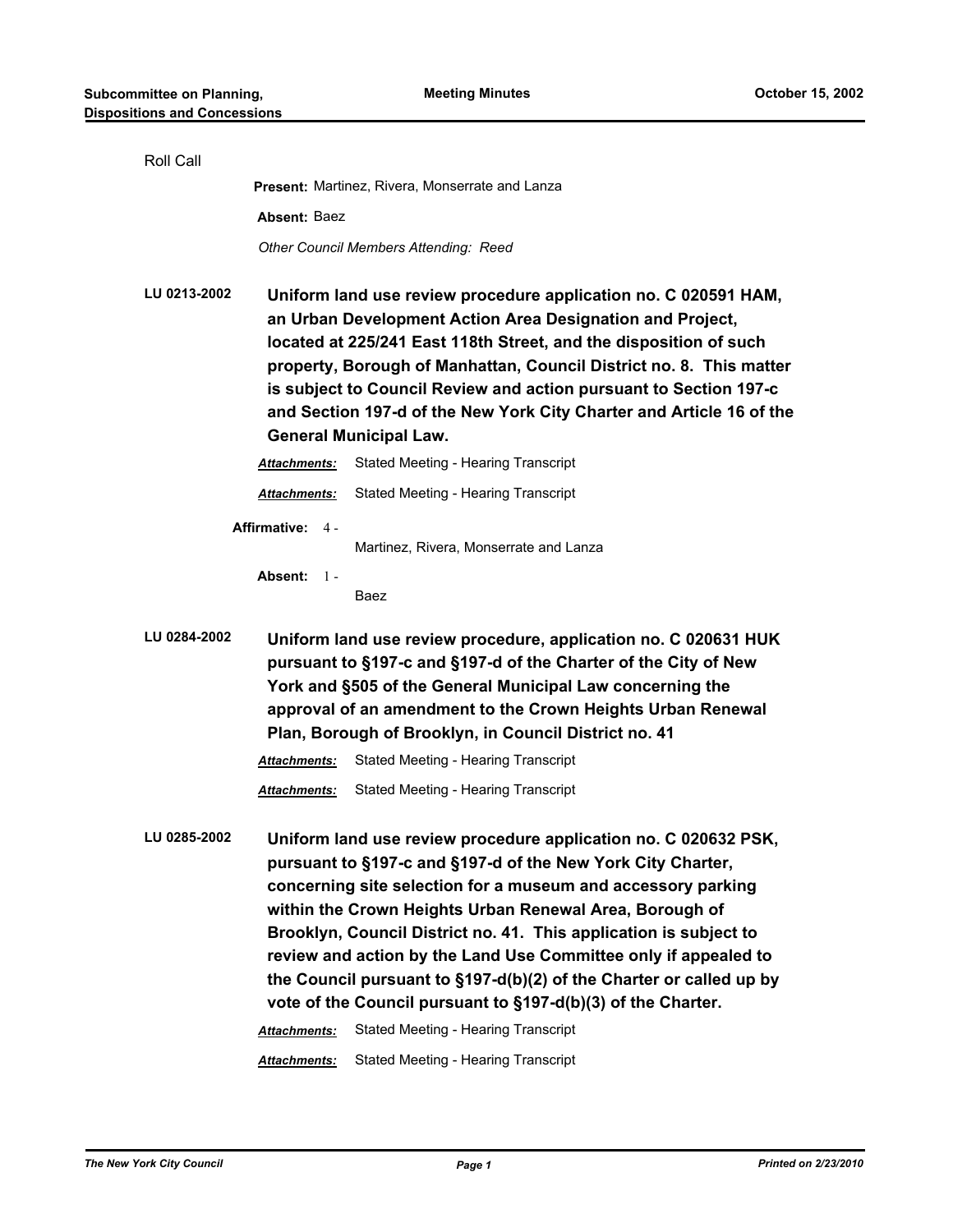**LU 0286-2002 Uniform land use review procedure application no. C 020633 HDK, pursuant to §197-c and §197-d of the New York City Charter, concerning the disposition of city-owned property located within the Crown Heights Urban Renewal Area, in Council District no. 41, Borough of Brooklyn. This application is subject to review and action by the Land Use Committee only if appealed to the Council pursuant to Section 197-d(b)(2) of the Charter or called up by vote of the Council pursuant to §197-d(b)(3) of the Charter.**

*Attachments:* Stated Meeting - Hearing Transcript

*Attachments:* Stated Meeting - Hearing Transcript

**LU 0194-2002 Application no. 20025433 HAM, an Urban Development Action Area Project known as Harlem Central I, located in Community Board 10, Council District no. 9, Borough of Manhattan. This matter is subject to Council review and action pursuant to Article 16 of the New York General Municipal Law, at the request of the New York City Department of Housing Preservation, and pursuant to Section 696 of the General Municipal Law for an exemption from real property taxes.**

## *Attachments:* Hearing Transcript 8/6, Stated Meeting - Hearing Transcript *Attachments:* Hearing Transcript 8/6, Stated Meeting - Hearing Transcript

**LU 0196-2002 Application no. 20025435 HAQ, an Urban Development Action Area Project known as Allen Affordable HDFC, located in Community Board 12, Council Districts no. 24 and 28, Borough of Queens. This matter is subject to Council review and action pursuant to Article 16 of the New York General Municipal Law, at the request of the New York City Department of Housing Preservation and Development.**

*Attachments:* Hearing Transcript 8/6

*Attachments:* Hearing Transcript 8/6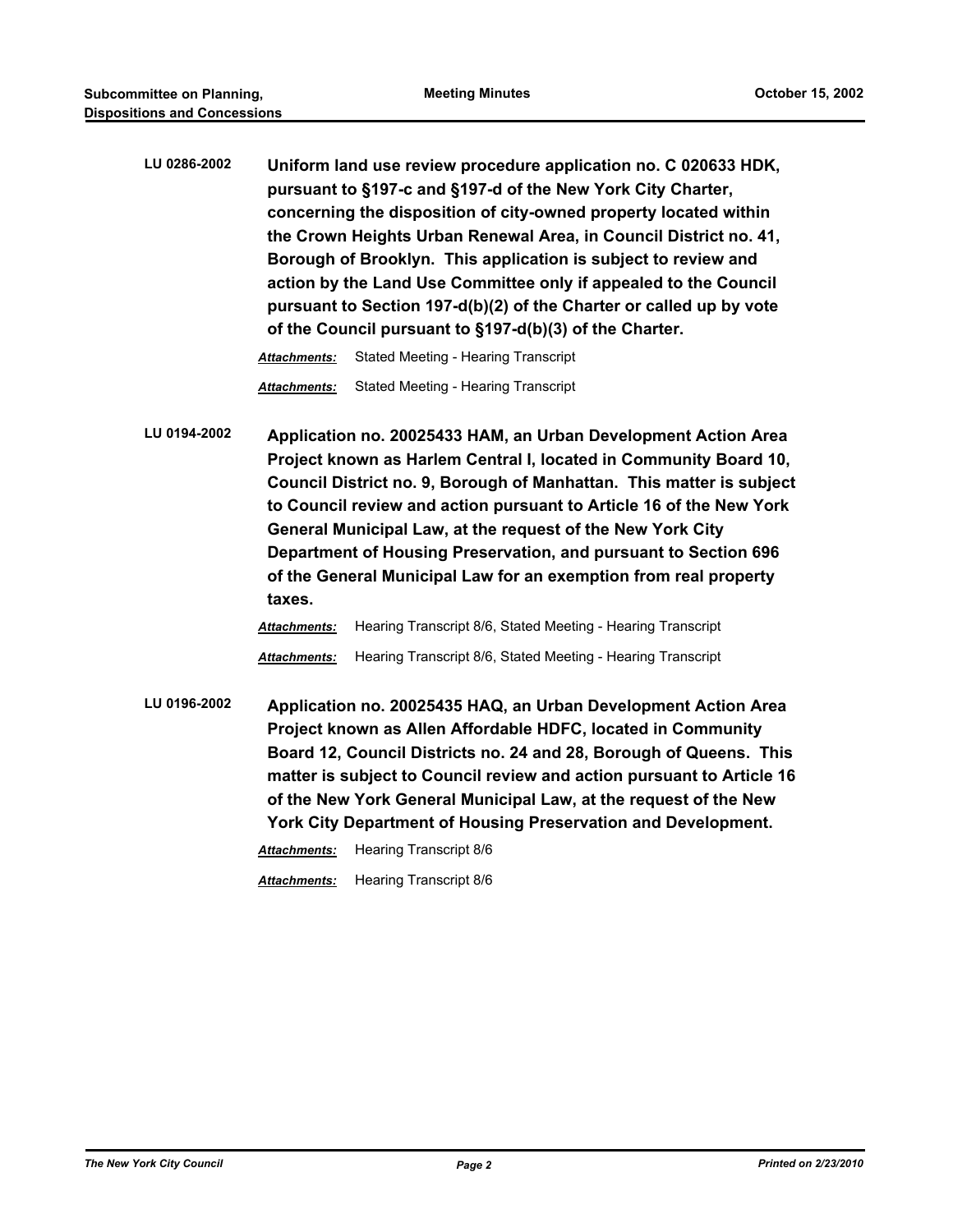**LU 0197-2002 Application no. 20025436 HAK, an Urban Development Action Area Project known as the Brownsville Site, located in Community Boards 8 and 16, Council Districts no. 36 and 41, Borough of Manhattan. This matter is subject to Council review and action pursuant to Article 16 of the New York General Municipal Law, at the request of the New York City Department of Housing Preservation, and pursuant to Section 696 of the General Municipal Law for an exemption from real property taxes.**

*Attachments:* Hearing Transcript 8/6, Stated Meeting - Hearing Transcript

*Attachments:* Hearing Transcript 8/6, Stated Meeting - Hearing Transcript

**LU 0221-2002 Application no. 20025455 HAM, an Urban Development Action Area Project, located at 225 and 227 West 121st Street, Council District no. 9, Borough of Manhattan. This matter is subject to Council review and action pursuant to Article 16 of the New York General Municipal Law, at the request of the New York City Department of Housing Preservation and Development.**

> *Attachments:* Hearing Transcript 8/6, Hearing Transcript - Stated Meeting - 12/4/02 *Attachments:* Hearing Transcript 8/6, Hearing Transcript - Stated Meeting - 12/4/02

**LU 0222-2002 Application no. 20025456 HAK, an Urban Development Action Area Project known as Bedford-Stuyvesant, located in Community Board 3, Council District no. 34, Borough of Brooklyn. This matter is subject to Council review and action pursuant to Article 16 of the New York General Municipal Law, at the request of the New York City Department of Housing Preservation and Development, and pursuant to Section 696 of the General Municipal Law for an exemption from real property taxes.**

> *Attachments:* Hearing Transcript 8/6, Stated Meeting - Hearing Transcript *Attachments:* Hearing Transcript 8/6, Stated Meeting - Hearing Transcript

**LU 0241-2002 Application no. 20035028 HAK, an Urban Development Action Area Project, located at 4802 Snyder Avenue, Council District no. 45, Borough of Brooklyn. This matter is subject to Council review and action pursuant to Article 16 of the New York General Municipal Law, at the request of the New York City Department of Housing Preservation and Development.**

*Attachments:* Hearing Transcript - Stated Meeting - 12/4/02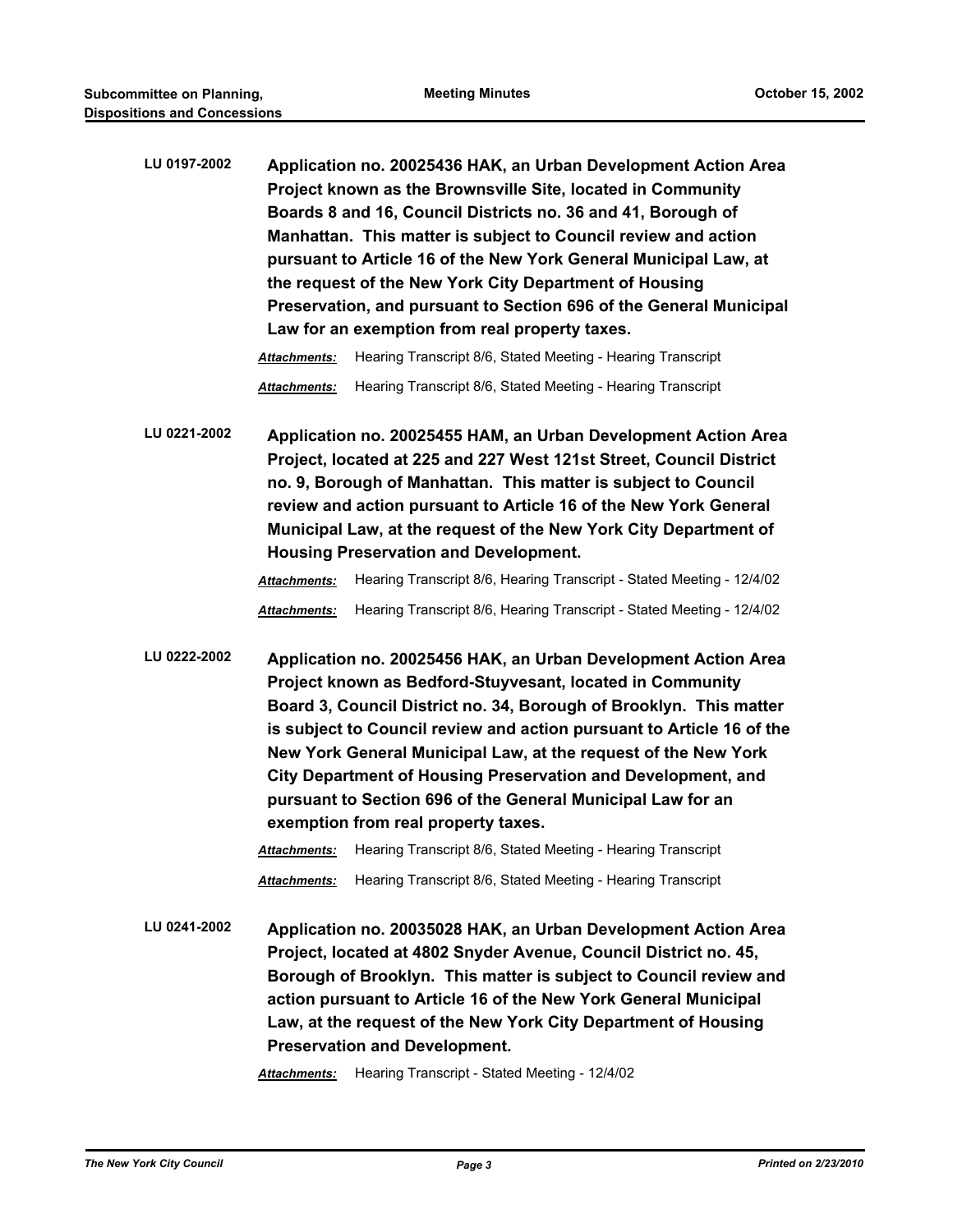*Attachments:* Hearing Transcript - Stated Meeting - 12/4/02 **LU 0242-2002 Application no. 20035029 HAK, an Urban Development Action Area Project, located at 142 East 52nd Street, Council District no. 41, Borough of Brooklyn. This matter is subject to Council review and action pursuant to Article 16 of the New York General Municipal Law, at the request of the New York City Department of Housing Preservation and Development. LU 0243-2002 Application no. 20035030 HAK, an Urban Development Action Area Project located at 192, 194, 196 Vermont Street and 610 Jerome Street, Council Districts no. 37 and 42, Borough of Brooklyn. This matter is subject to Council review and action pursuant to Article 16 of the New York General Municipal Law, at the request of the New York City Department of Housing Preservation and Development, and pursuant to Section 696 of the General Municipal Law for an exemption from real property taxes.** *Attachments:* Hearing Transcript - Stated Meeting - 12/4/02 *Attachments:* Hearing Transcript - Stated Meeting - 12/4/02 **LU 0245-2002 Application no. 20035032 HAK, an Urban Development Action Area Project, located at 71 Utica Avenue, Council District no. 41, Borough of Brooklyn. This matter is subject to Council review and action pursuant to Article 16 of the New York General Municipal Law, at the request of the New York City Department of Housing Preservation and Development. LU 0246-2002 Application no. 20035033 HAK, an Urban Development Action Area Project known as West Bushwick NRP HDFC, located in Community Board 4, Council Districts no. 34 and 37, Borough of Brooklyn. This matter is subject to Council review and action pursuant to Article 16 of the New York General Municipal Law, at the request of the New York City Department of Housing Preservation and Development.** *Attachments:* Stated Meeting - Hearing Transcript

*Attachments:* Stated Meeting - Hearing Transcript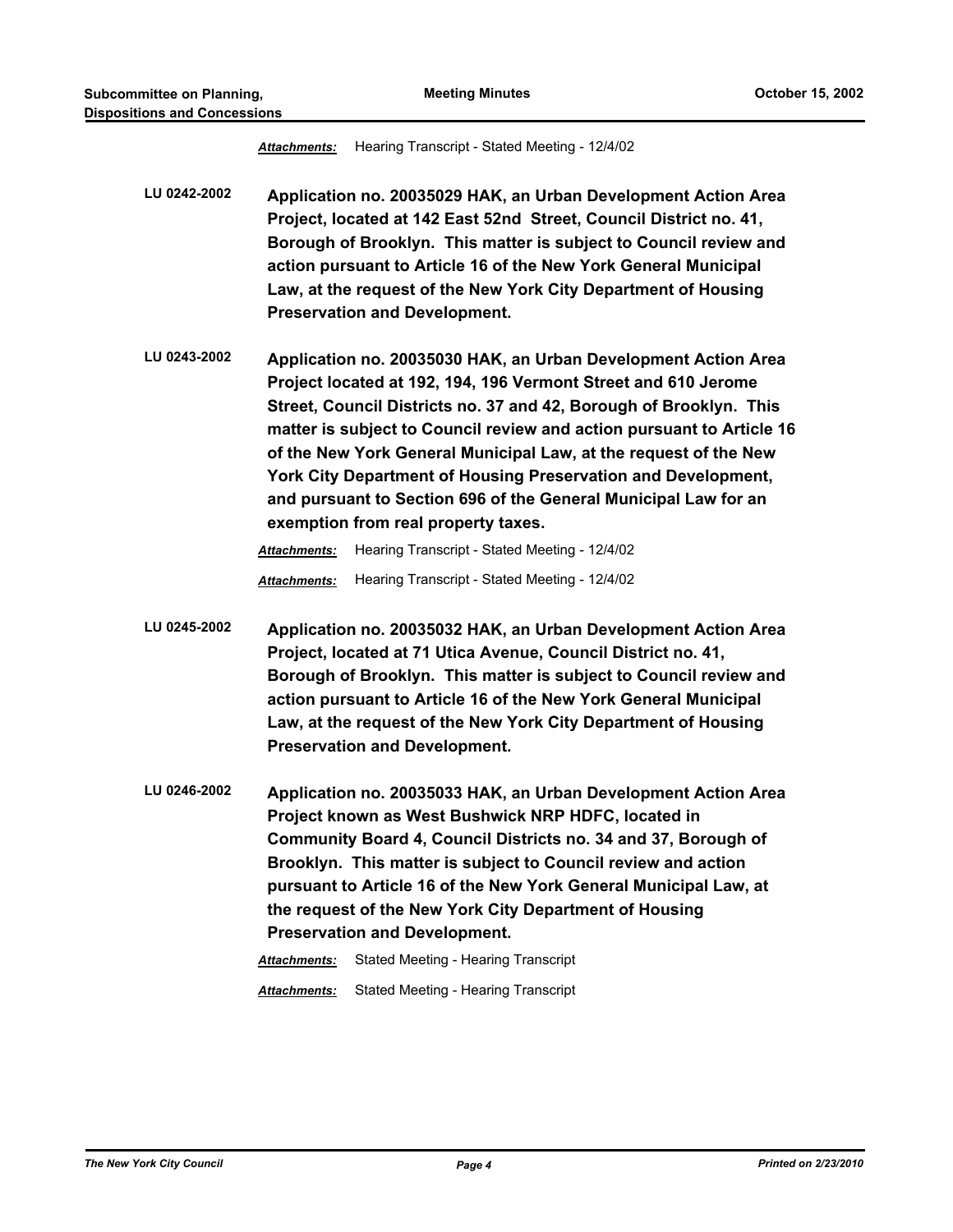**LU 0247-2002 Application no. 20035034 HAK an Urban Development Action Area Project known as Cypress Corners L.P., located in Community Board 5, Council District no. 37, Borough of Brooklyn. This matter is subject to Council review and action pursuant to Article 16 of the New York General Municipal Law, at the request of the New York City Department of Housing Preservation and Development.**

*Attachments:* Stated Meeting - Hearing Transcript

*Attachments:* Stated Meeting - Hearing Transcript

**LU 0249-2002 Application no. 20035036 HAK, an Urban Development Action Area Project known as Site Bk-42A, located in Community Board 5, Council District no. 42, Borough of Brooklyn. This matter is subject to Council review and action pursuant to Article 16 of the New York General Municipal Law, at the request of the New York City Department of Housing Preservation and Development, and pursuant to Section 696 of the General Municipal Law for an exemption from real property taxes.**

*Attachments:* Hearing Transcript - Stated Meeting - 12/4/02

*Attachments:* Hearing Transcript - Stated Meeting - 12/4/02

- **LU 0250-2002 Application no. 20035037 HAK, an Urban Development Action Area Project known as Site Bk-36, located in Community Board 3, Council District no. 36, Borough of Brooklyn. This matter is subject to Council review and action pursuant to Article 16 of the New York General Municipal Law, at the request of the New York City Department of Housing Preservation and Development, and pursuant to Section 696 of the General Municipal Law for an exemption from real property taxes.**
- **LU 0252-2002 Application no. 20035039 HAM, an Urban Development Action Area Project, located at 2920, 2922, 2913, 2917, and 2919 Frederick Douglass Boulevard, Council Districts no. 7 and 9, Borough of Manhattan. This matter is subject to Council review and action pursuant to Article 16 of the New York General Municipal Law, at the request of the New York City Department of Housing Preservation and Development.**

*Attachments:* Hearing Transcript - Stated Meeting - 12/4/02 *Attachments:* Hearing Transcript - Stated Meeting - 12/4/02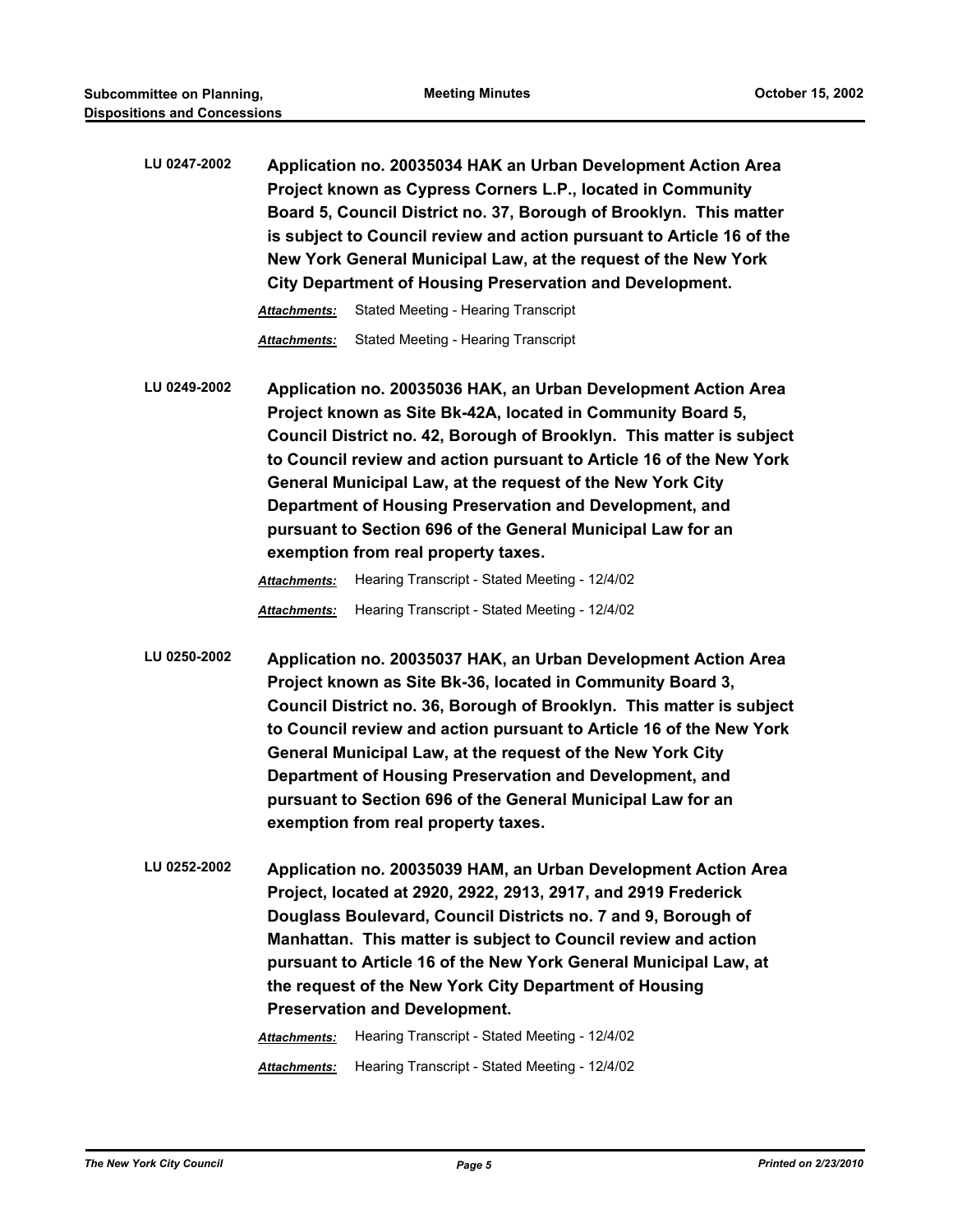**LU 0253-2002 Application no. 20035040 HAX, an Urban Development Action Area Project known as Urban Renaissance Collaboration, L.P., located in Community Boards 1, 3 and 4, Council Districts no. 8, 16 and 17, Borough of the Bronx. This matter is subject to Council review and action pursuant to Article 16 of the New York General Municipal Law, at the request of the New York City Department of Housing Preservation and Development.**

> *Attachments:* Hearing Transcript - Stated Meeting - 12/4/02 *Attachments:* Hearing Transcript - Stated Meeting - 12/4/02

**LU 0254-2002 Application no. 20035041 HAQ, an Urban Development Action Area Project, located at 1870 Palmetto Street, Council District no. 30, Borough of Queens. This matter is subject to Council review and action pursuant to Article 16 of the New York General Municipal Law, at the request of the New York City Department of Housing Preservation and Development.**

*Attachments:* Stated Meeting - Hearing Transcript

*Attachments:* Stated Meeting - Hearing Transcript

- **LU 0259-2002 Application no. 20035044 HAX, an Urban Development Action Area Project, known as Crotona Park Cluster in Community Board 3, Council District no. 15, Borough of the Bronx. This matter is subject to Council review and action pursuant to Article 16 of the New York General Municipal Law, at the request of the New York City Department of Housing Preservation and Development.**
- **LU 0260-2002 Application no. 20035045 HAK, an Urban Development Action Area Project, known as Ralph-Gates Cluster, located in Community Board 3, Council Districts no. 36 and 41, Borough of Brooklyn. This matter is subject to Council review and action pursuant to Article 16 of the New York General Municipal Law, at the request of the New York City Department of Housing Preservation and Development.**

*Attachments:* Hearing Transcript - Stated Meeting - 12/4/02 *Attachments:* Hearing Transcript - Stated Meeting - 12/4/02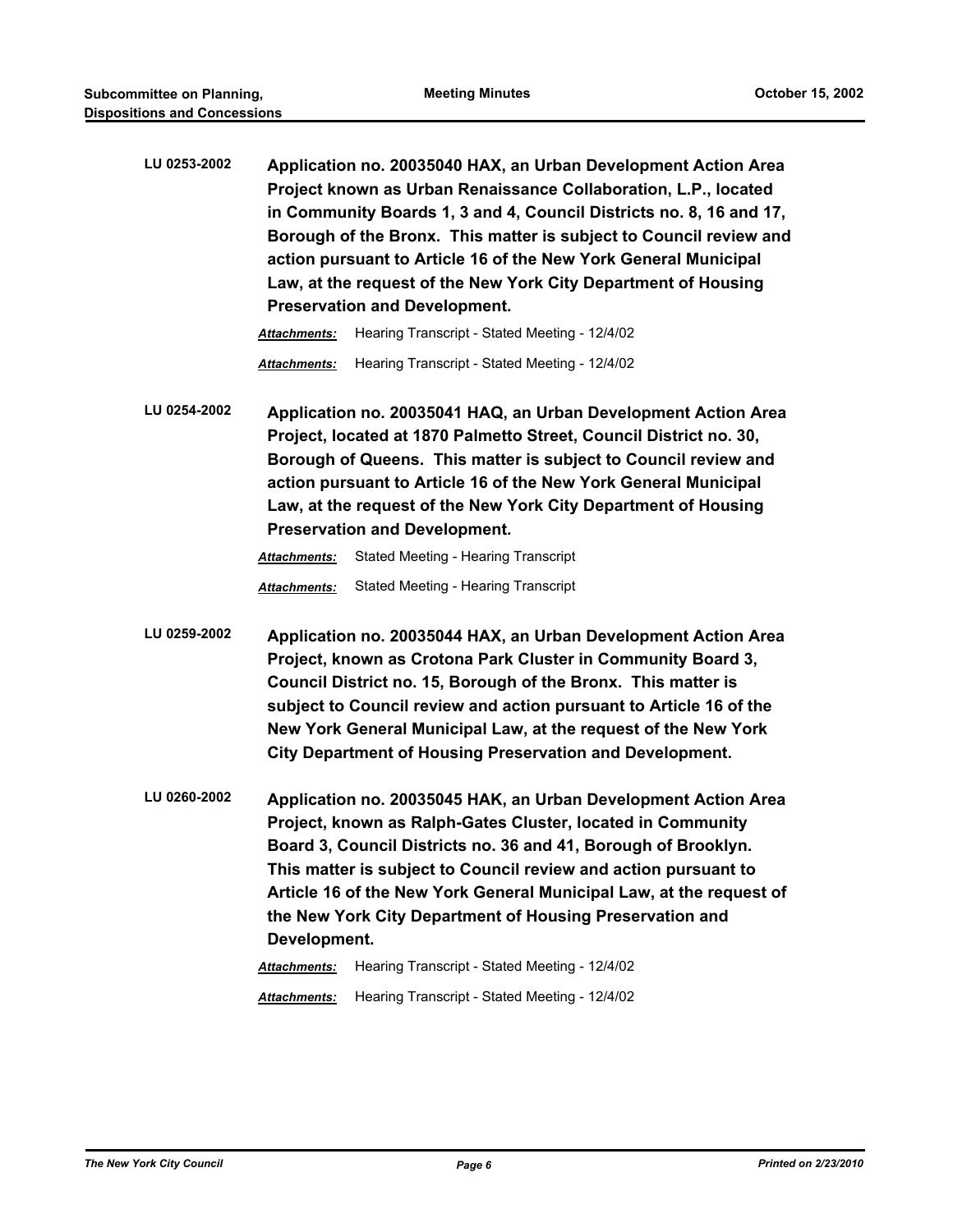| LU 0261-2002 | Application no. 20035046 HAM, an Urban Development Action Area<br>Project, known as West 111th Street Cluster, located in Community<br>Board 10, Council District no. 9, Borough of Manhattan. This matter<br>is subject to Council review and action pursuant to Article 16 of the<br>New York General Municipal Law, at the request of the New York<br>City Department of Housing Preservation and Development.               |  |  |
|--------------|---------------------------------------------------------------------------------------------------------------------------------------------------------------------------------------------------------------------------------------------------------------------------------------------------------------------------------------------------------------------------------------------------------------------------------|--|--|
|              | Hearing Transcript - Stated Meeting - 12/4/02<br>Attachments:                                                                                                                                                                                                                                                                                                                                                                   |  |  |
|              | Hearing Transcript - Stated Meeting - 12/4/02<br><b>Attachments:</b>                                                                                                                                                                                                                                                                                                                                                            |  |  |
| LU 0287-2002 | Application no. 20035065 HAX, an Urban Development Action Area<br>Project located at 1370 Lyman Place, Council District no. 16,<br>Borough of the Bronx. This matter is subject to Council review and<br>action pursuant to Article 16 of the New York General Municipal<br>Law, at the request of the New York City Department of Housing<br><b>Preservation and Development.</b>                                              |  |  |
|              | Hearing Transcript - Stated Meeting - 12/4/02<br>Attachments:                                                                                                                                                                                                                                                                                                                                                                   |  |  |
|              | Hearing Transcript - Stated Meeting - 12/4/02<br>Attachments:                                                                                                                                                                                                                                                                                                                                                                   |  |  |
| LU 0288-2002 | Application no. 20035066 HAX, an Urban Development Action Area<br>Project located at 932 East 173rd Street and 937 East 172nd Street,<br>Council District no. 15, Borough of the Bronx. This matter is<br>subject to Council review and action pursuant to Article 16 of the<br>New York General Municipal Law, at the request of the New York<br><b>City Department of Housing Preservation and Development.</b>               |  |  |
| LU 0289-2002 | Application no. 20035067 HAX, an Urban Development Action Area<br>Project known as Melrose Commons Cluster, located in<br>Community Boards 1 and 3, Council District no. 17, Borough of the<br>Bronx. This matter is subject to Council review and action<br>pursuant to Article 16 of the New York General Municipal Law, at<br>the request of the New York City Department of Housing<br><b>Preservation and Development.</b> |  |  |
|              | Stated Meeting - Hearing Transcript<br>Attachments:                                                                                                                                                                                                                                                                                                                                                                             |  |  |
|              | Stated Meeting - Hearing Transcript<br>Attachments:                                                                                                                                                                                                                                                                                                                                                                             |  |  |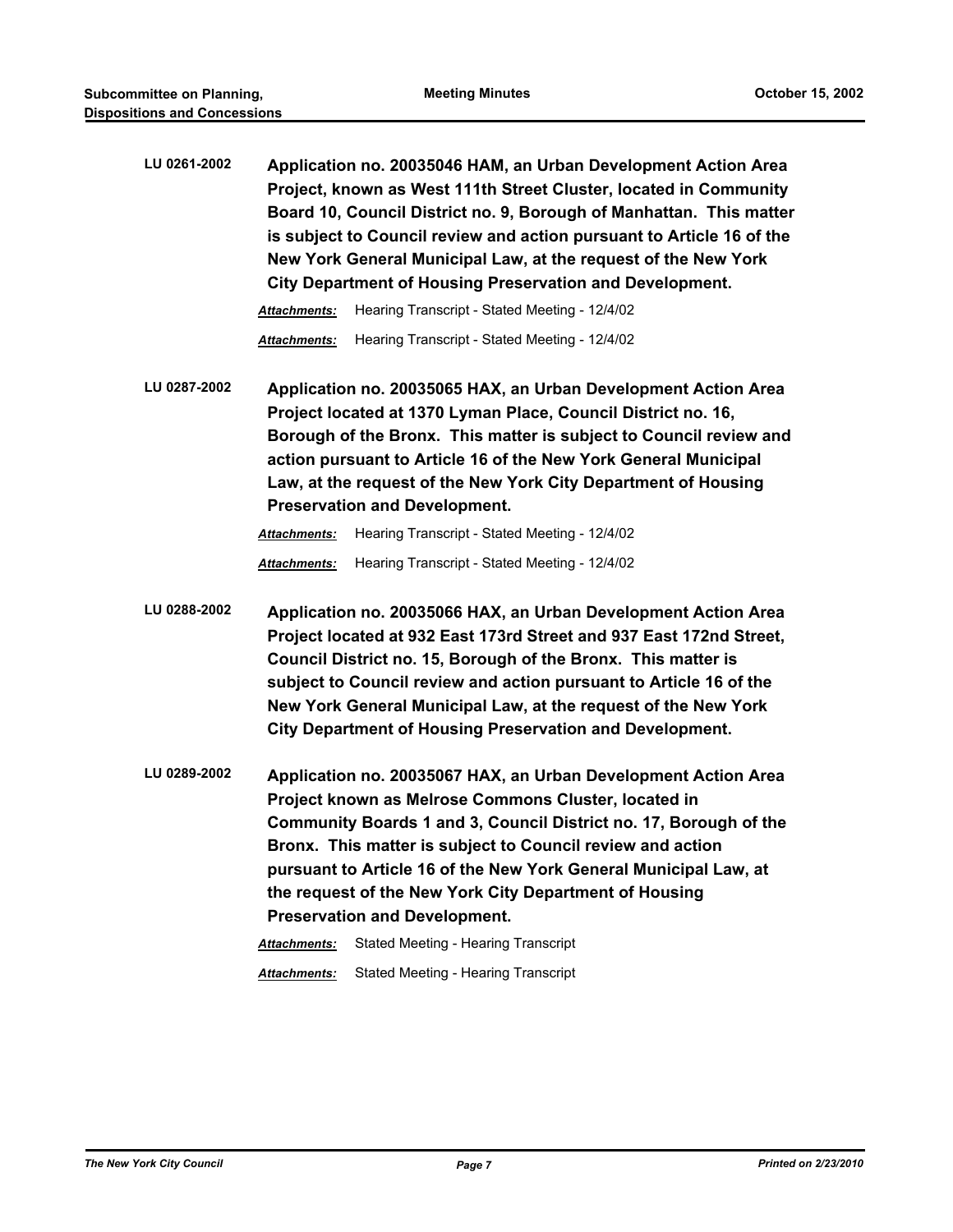**LU 0290-2002 Application no. 20035068 HAK, an Urban Development Action Area Project located at 4623 Seventh Avenue, Council District no. 38, Borough of Brooklyn. This matter is subject to Council review and action pursuant to Article 16 of the New York General Municipal Law, at the request of the New York City Department of Housing Preservation and Development.**

| Attachments:            | Stated Meeting - Hearing Transcript    |
|-------------------------|----------------------------------------|
| <b>Attachments:</b>     | Stated Meeting - Hearing Transcript    |
| <b>Affirmative:</b> 4 - | Martinez, Rivera, Monserrate and Lanza |
| Absent: $1 -$           | Raez                                   |

- **LU 0291-2002 Application no. 20035069 HAK, an Urban Development Action Area Project located at 3024 and 3026 West 23rd Street, Council District no. 47, Borough of Brooklyn. This matter is subject to Council review and action pursuant to Article 16 of the New York General Municipal Law, at the request of the New York City Department of Housing Preservation and Development.**
	- *Attachments:* Hearing Transcript 1/16, Hearing Transcript 1/14, Hearing Transcript Stated Meeting - 1/29/03 *Attachments:* Hearing Transcript 1/16, Hearing Transcript 1/14, Hearing Transcript - Stated Meeting - 1/29/03
- **LU 0292-2002 Application no. 20035070 HAK, an Urban Development Action Area Project known as JVA Houses, L.P., located in Community Board 5, Council Districts no. 37 and 42, Borough of Brooklyn. This matter is subject to Council review and action pursuant to Article 16 of the New York General Municipal Law, at the request of the New York City Department of Housing Preservation and Development.**

*Attachments:* Hearing Transcript 1/14, Stated Meeting - Hearing Transcript - 2/12/03

*Attachments:* Hearing Transcript 1/14, Stated Meeting - Hearing Transcript - 2/12/03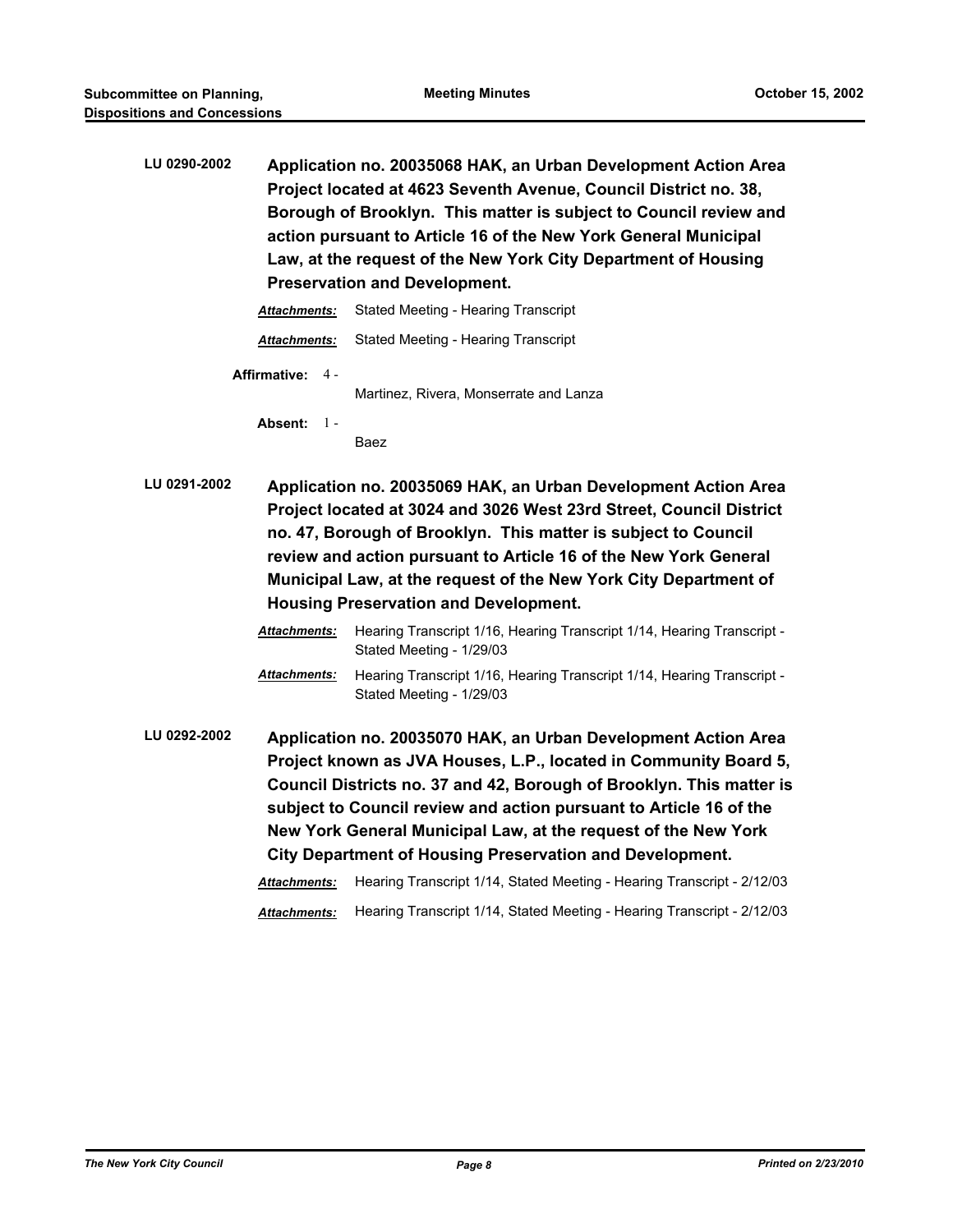**LU 0299-2002 Application no. 20035077 HAM, an Urban Development Action Area Project known as the Amsterdam Avenue Cluster, located in Community Board 9, Council District no. 7, Borough of Manhattan. This matter is subject to Council review and action pursuant to Article 16 of the New York General Municipal Law, at the request of the New York City Department of Housing Preservation and Development.**

**LU 0293-2002 Application no. 20035071 HAK, an Urban Development Action Area Project located at 57 Buffalo Avenue, Council District no. 41, Borough of Brooklyn. This matter is subject to Council review and action pursuant to Article 16 of the New York General Municipal Law, at the request of the New York City Department of Housing Preservation and Development, and pursuant to Section 696 of the General Municipal Law for an exemption from real property taxes.**

> *Attachments:* Hearing Transcript 1/16, Hearing Transcript 1/14, Hearing Transcript - Stated Meeting - 1/29/03

> *Attachments:* Hearing Transcript 1/16, Hearing Transcript 1/14, Hearing Transcript - Stated Meeting - 1/29/03

- **LU 0294-2002 Application no. 20035072 HAK, an Urban Development Action Area Project known as Site BK-37A, located in Community Board 4, Council District no. 37, Borough of Brooklyn. This matter is subject to Council review and action pursuant to Article 16 of the New York General Municipal Law, at the request of the New York City Department of Housing Preservation and Development, and pursuant to Section 696 of the General Municipal Law for an exemption from real property taxes.**
	- *Attachments:* Hearing Transcript 1/16, Hearing Transcript 1/14, Hearing Transcript Stated Meeting - 1/29/03 *Attachments:* Hearing Transcript 1/16, Hearing Transcript 1/14, Hearing Transcript - Stated Meeting - 1/29/03

*Attachments:* Hearing Transcript 1/16, Hearing Transcript 1/14, Hearing Transcript - Stated Meeting - 1/29/03

*Attachments:* Hearing Transcript 1/16, Hearing Transcript 1/14, Hearing Transcript - Stated Meeting - 1/29/03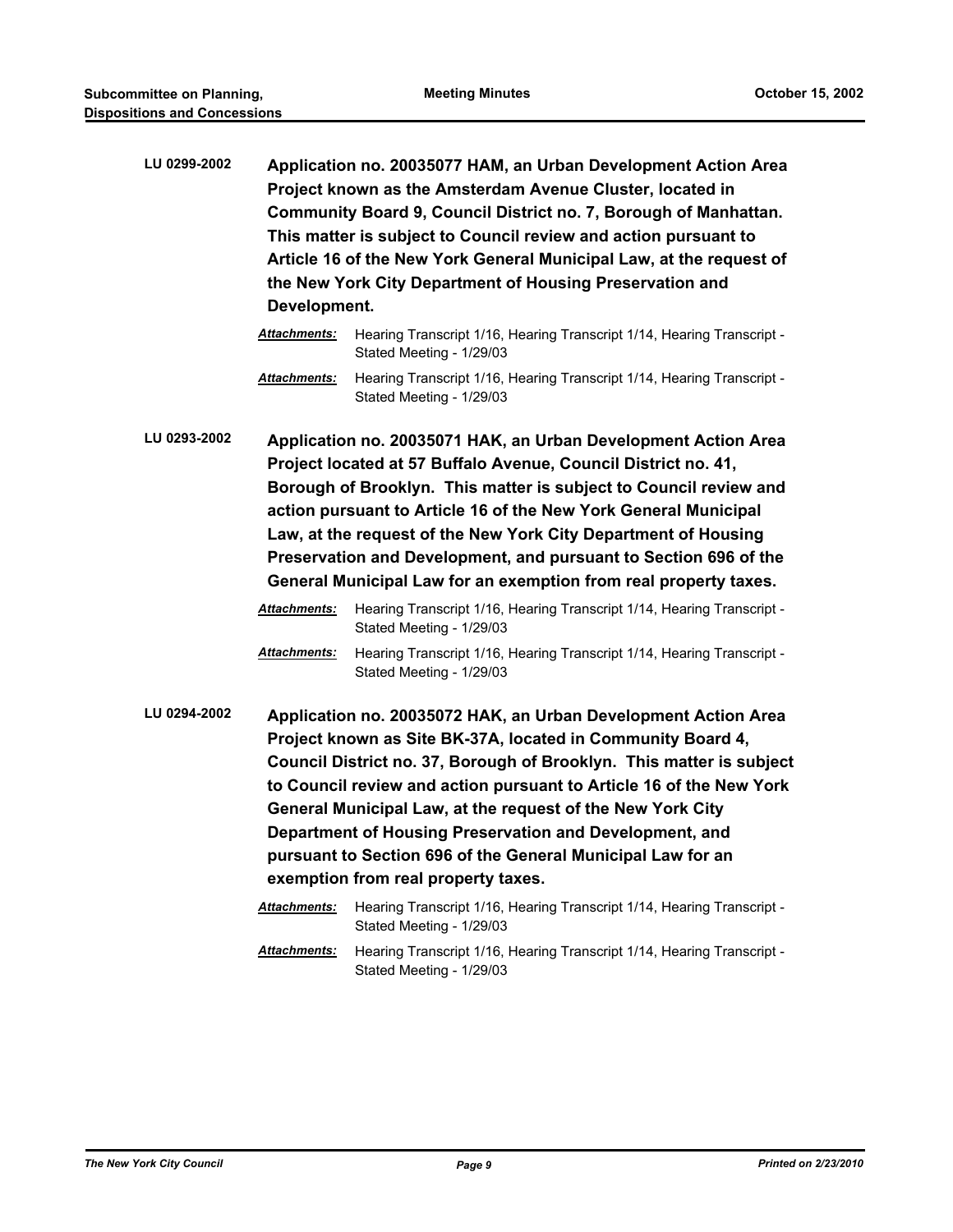- **LU 0295-2002 Application no. 20035073 HAK, an Urban Development Action Area Project known as BK-41A, located in Community Board 16, Council District no. 41, Borough of Brooklyn. This matter is subject to Council review and action pursuant to Article 16 of the New York General Municipal Law, at the request of the New York City Department of Housing Preservation and Development, and pursuant to Section 696 of the General Municipal Law for an exemption from real property taxes.**
	- *Attachments:* Hearing Transcript 1/16, Hearing Transcript 1/14, Hearing Transcript Stated Meeting - 1/29/03
	- *Attachments:* Hearing Transcript 1/16, Hearing Transcript 1/14, Hearing Transcript Stated Meeting - 1/29/03
- **LU 0296-2002 Application no. 20035074 HAM, an Urban Development Action Area Project known as WHGA Lenox Housing Associates, L.P., located in Community Board 10, Council District no. 9, Borough of Manhattan. This matter is subject to Council review and action pursuant to Article 16 of the New York General Municipal Law, at the request of the New York City Department of Housing Preservation and Development.**

| <b>Attachments:</b> | Hearing Transcript 1/14, Stated Meeting - Hearing Transcript - 2/12/03 |
|---------------------|------------------------------------------------------------------------|
| <b>Attachments:</b> | Hearing Transcript 1/14, Stated Meeting - Hearing Transcript - 2/12/03 |

**LU 0297-2002 Application no. 20035075 HAM, an Urban Development Action Area Project known as the East 115th Street Cluster, located in Community Board 11, Council Districts no. 8 and 9, Borough of Manhattan. This matter is subject to Council review and action pursuant to Article 16 of the New York General Municipal Law, at the request of the New York City Department of Housing Preservation and Development.**

```
Attachments: Hearing Transcript 1/14, Stated Meeting - Hearing Transcript - 2/12/03
```
*Attachments:* Hearing Transcript 1/14, Stated Meeting - Hearing Transcript - 2/12/03